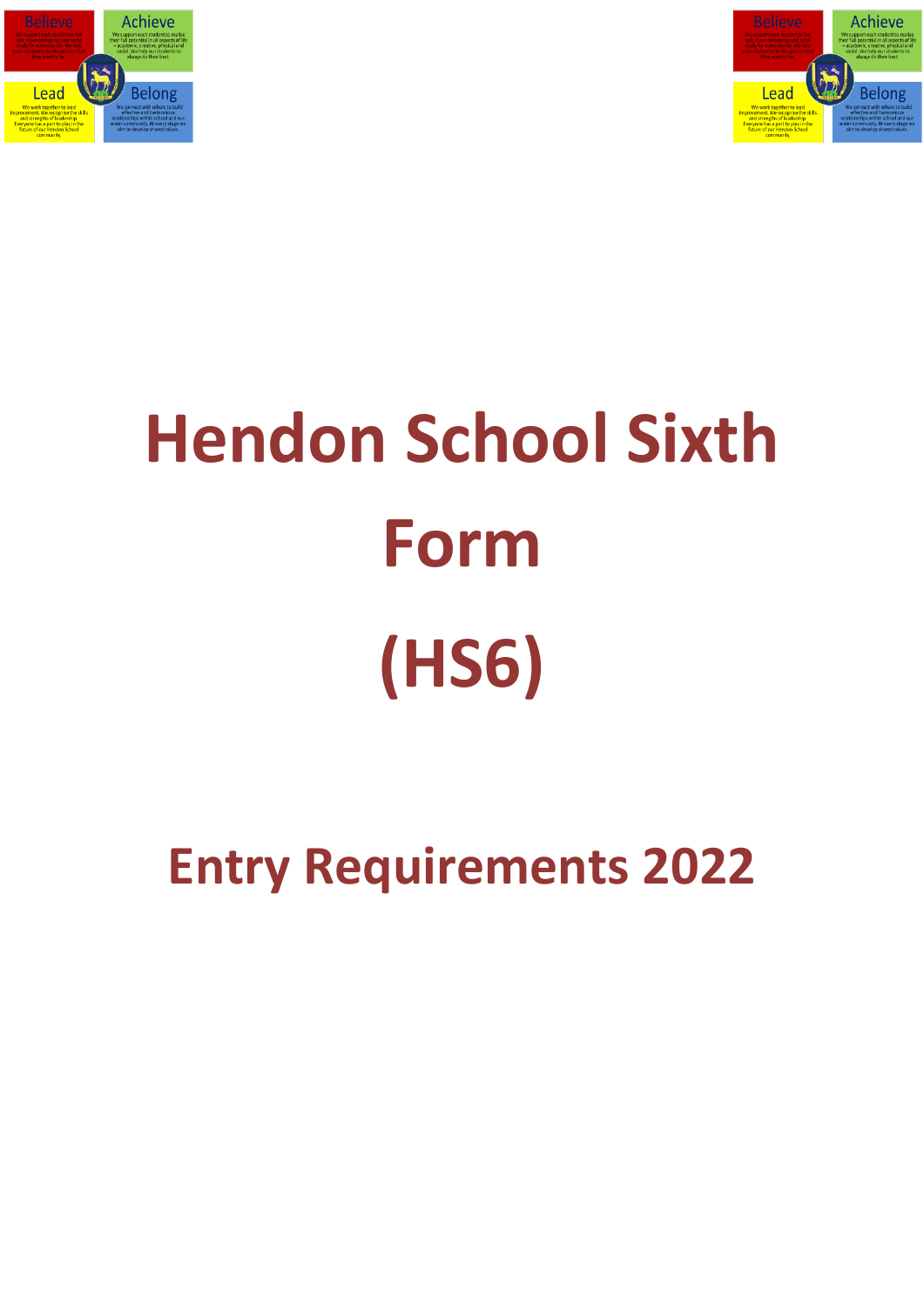### **Advanced Level**

To gain entry to Advanced Level Courses students must have achieved a minimum of **grade 4** in **both** English and Maths **plus 3 additional passes** at GCSE (or equivalents) at **grade 4** or above, in addition to **both** the criteria outlined below.

| <b>Subject</b>           | Criteria 1:                            | Criteria 2:                                                                    |
|--------------------------|----------------------------------------|--------------------------------------------------------------------------------|
| Art                      | Art $(5)$                              |                                                                                |
| <b>Biology</b>           | Biology (5) or Double Science (5, 5)   | Maths (5)                                                                      |
| Chemistry                | Chemistry (5) or Double Science (5, 5) | Maths (5)                                                                      |
| <b>Economics</b>         | English (5)                            | Maths (5)                                                                      |
| <b>English Lit</b>       | English Literature (5)                 | English Language (5)                                                           |
| <b>Film Studies</b>      | English (5)                            |                                                                                |
| <b>French</b>            | French (5)                             |                                                                                |
| Geography                | Geography (5)                          | English (5)                                                                    |
| German                   | German (5)                             |                                                                                |
| <b>History</b>           | History (5)                            | English (5)                                                                    |
| <b>Japanese</b>          | Japanese (5)                           |                                                                                |
| Law                      | English (5)                            | Geography, History, Sociology or RE (5)                                        |
| <b>Maths</b>             | Maths (6)                              |                                                                                |
| <b>Media Studies</b>     | English (5)                            | Or Media (5)                                                                   |
| Photography              | Art/Media/DT(5)                        | Or portfolio evidence                                                          |
| <b>Physics</b>           | Physics (5) or Double Science (5, 5)   | Maths $(5)$                                                                    |
| <b>Politics</b>          | English (5)                            | Geography, History, Sociology or RE (5)                                        |
| <b>Psychology</b>        | English (5)                            | Science (5)                                                                    |
| <b>Religious Studies</b> | <b>RE (5)</b>                          | English (5)                                                                    |
| Sociology                | English (5)                            | Sociology (5) or if you didn't do GCSE<br>Sociology RE, History, Geography (5) |
| <b>Spanish</b>           | Spanish (5)                            |                                                                                |